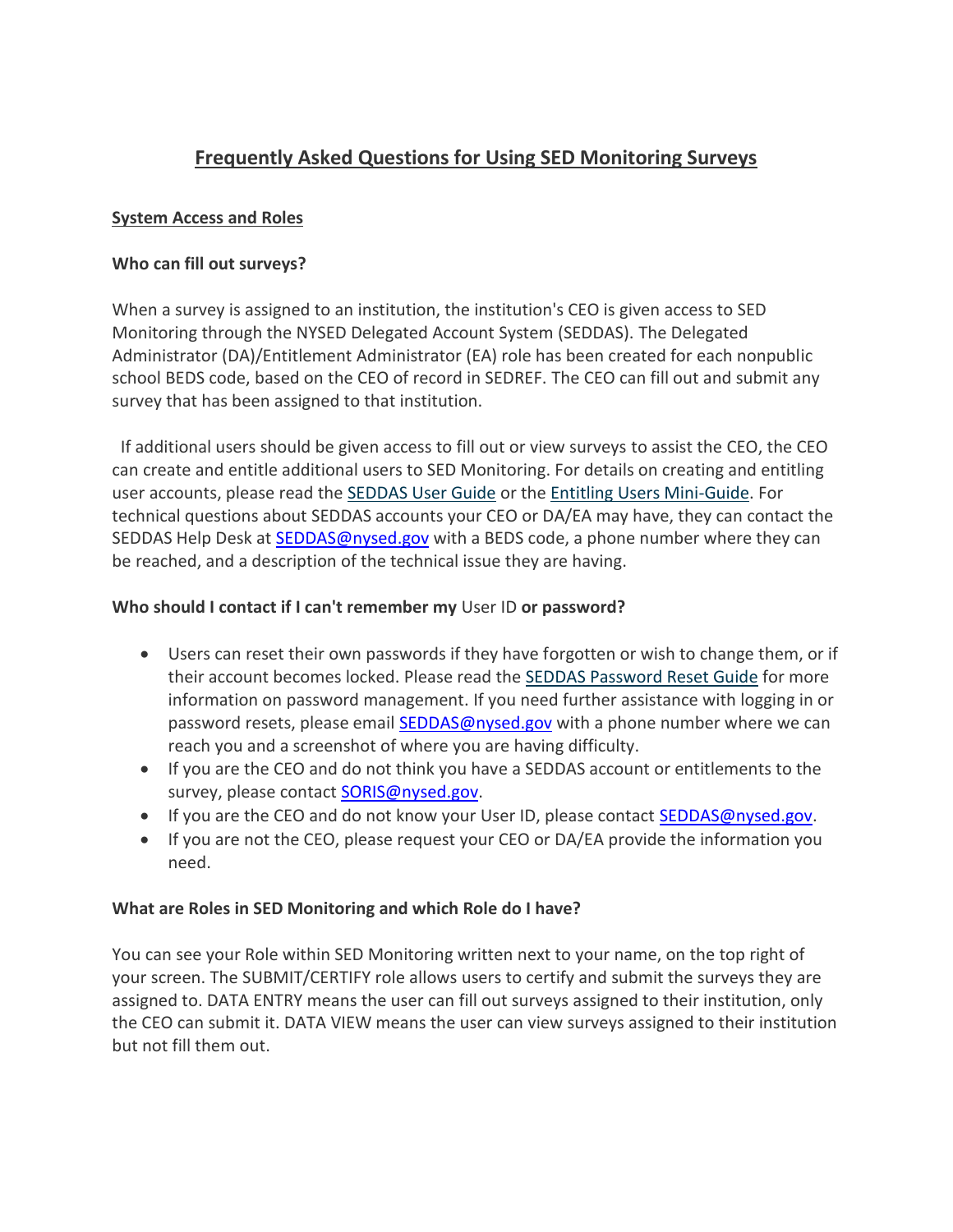#### **Who should I contact if I have been given the wrong Role?**

An institution's CEO should have the SUBMIT/CERTIFY Role, and other users within an institution are usually given the DATA ENTRY role. If you believe your Role is incorrect, please contact your CEO or DA/EA.

## **Viewing Assigned Surveys**

## **Why can't I find the survey I'm trying to fill out?**

Any survey you're assigned to fill out should appear on your Dashboard screen, under the Inbox tab. If the survey was already submitted, it may appear under the Outbox tab. For surveys that can be filled out more than once, a new submission can be created from the Create New Survey tab. If the survey you're looking for is not appearing, there may be an issue with the survey's assignments, or it may have been unpublished temporarily for corrections. Please contact [SORIS@nysed.gov](mailto:SORIS@nysed.gov) if you have tried this and still cannot find the survey.

## **I was assigned a survey that is not applicable to my institution. How do I correct this?**

If the content of a survey does not seem applicable, or you have been assigned multiple versions of the same survey, there may have been an error in the assignment process. Please contact the [SORIS@nysed.gov](mailto:SORIS@nysed.gov) if you believe there is an error.

#### **Filling Out A Survey**

#### **Why can't I submit a survey?**

Only users with the SUBMIT/CERTIFY Role can submit a survey when it's complete. If you have the correct role but do not have the option to Save and Submit a survey, the survey may contain errors which need to be corrected before it is allowed to be submitted. Check for pages that have not been completed or that may contain errors when saved. Some surveys cannot be submitted after the due date; make sure the due date for the survey has not passed. If you are still unable to submit, please contact the program area that manages the survey for further guidance [\(SORIS@nysed.gov\)](mailto:SORIS@nysed.gov).